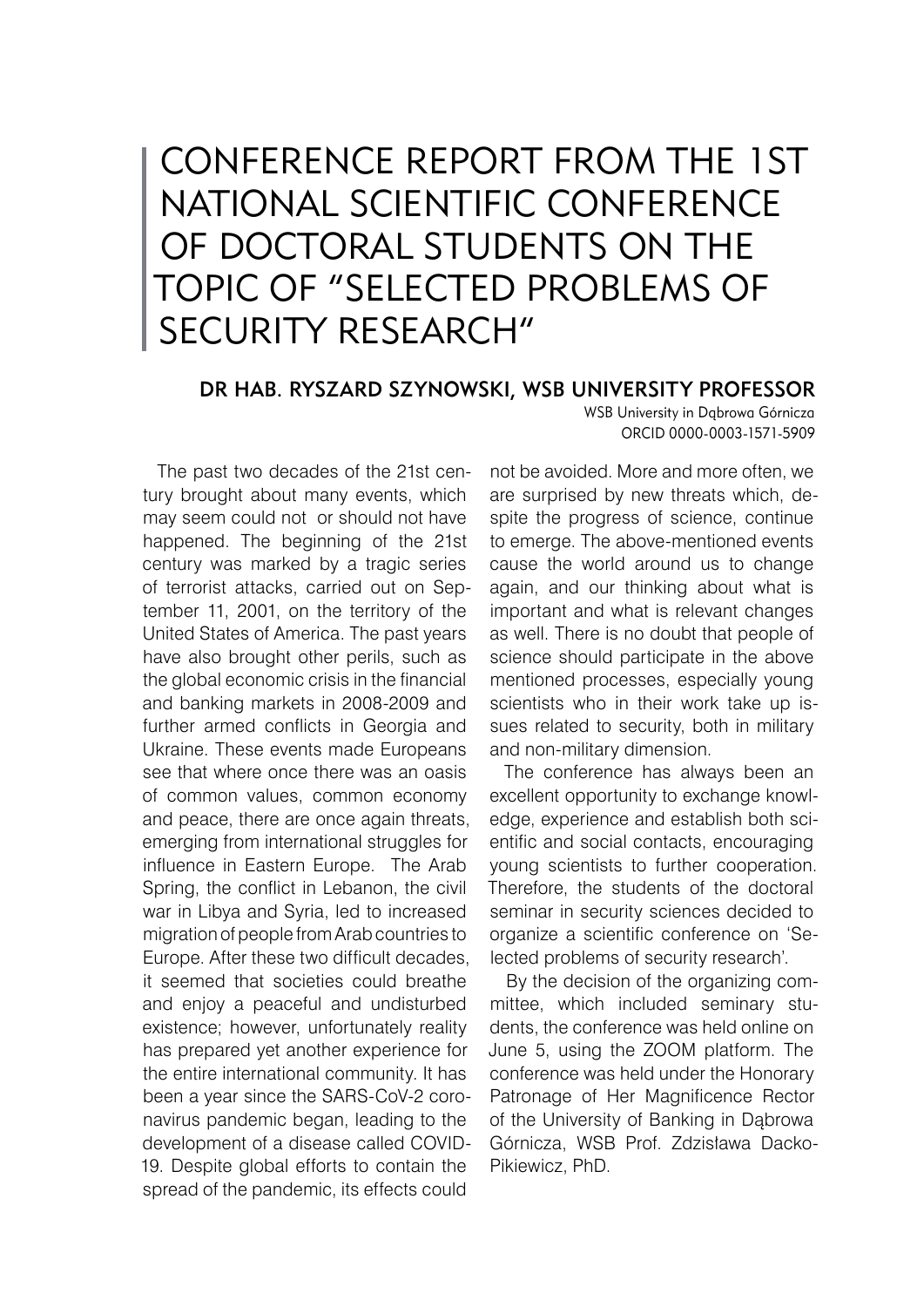The aim of the conference was to enable young scientists to develop their passions, interests and knowledge in the field of security sciences. The conference was also aimed at creating a platform for the integration of doctoral circles, which enables cooperation, exchange of views and experiences, as well as presentation of the results of doctoral students' own research conducted in the discipline of security sciences.

The conference was honored by the presence and introductory lectures of distinguished guests. His Magnificence the Rector Commandant of the Main School of Fire Service Brigadier-General Mariusz Feltynowski, PhD, agreed to share his experience from the rescue operation in Nepal in a speech entitled "Experience of the State Fire Service in rescue operations in Nepal". Humanitarian missions are activities carried out to help populations in distress. The help you give allows you to survive the difficult period immediately after the disaster occurs, and to stay alive. We often say that humanitarian aid enables people to survive. And it is with this concept of "survival" and its probability that the next lecture of Prof. Artur Gruszczak entitled "Security as a probability of survival" was connected.

The topics of the conference, as decided by the Conference Scientific Committee, were included in three thematic sessions. During the first session the issues related to international security and asymmetric threats were discussed and moderated by: WSB Prof. Ryszard Szynowski, PhD and Paulina Polko, PhD. The second session, chaired by Prof. Eugeniusz Nowak and Robert Gwardyński, PhD, was devoted to the problems of crisis response. Prof. Arkadiusz Letkiewicz, PhD and Bogusław Kogut, PhD were

invited to lead the third session on nonmilitary aspects of security.

The first session began with a paper by Kalina Lubas, M.A. from the University of Banking in Dąbrowa Górnicza, entitled "Asylum policy of selected EU countries in the context of EU security". The aim of the presentation was to indicate migration trends and to present the security situation in the EU area determined by the internal asylum policy of such European Union countries as: Germany, France, Sweden, Italy, Greece and Poland. Then, Czesław Konieczny, M.A., representing the WSB University in Dąbrowa Górnicza, in his lecture entitled "European migration routes in the era of the coronavirus pandemic" discussed the genesis and course of the European migration crisis in terms of security threats, as well as he analysed the directions and development of illegal migration movements and divided the routes most frequently chosen by illegal migrants, following mainly geographical criteria. In the next presentation, entitled "Terrorism in Poland in the shadow of SARS-CoV-2 pandemic", Izabela Ligenza, M. A. from the Academy of Banking in Dąbrowa Górnicza attempted to answer the following questions: since the virus has dramatically changed the lives of citizens around the globe, is it possible for terrorist organizations to intentionally implement the virus? If so, to what extent and are the international organizations that uphold order prepared for this? Is Poland ready for this kind of threat? Next, Tomasz Wieteska, MA, representing the circle of doctoral students of the University of Wrocław, in his paper entitled "Chinese-American rivalry in the field of new technologies in cyberspace" discussed issues related to the development of artificial intelligence (AI) as part of the rivalry between the United States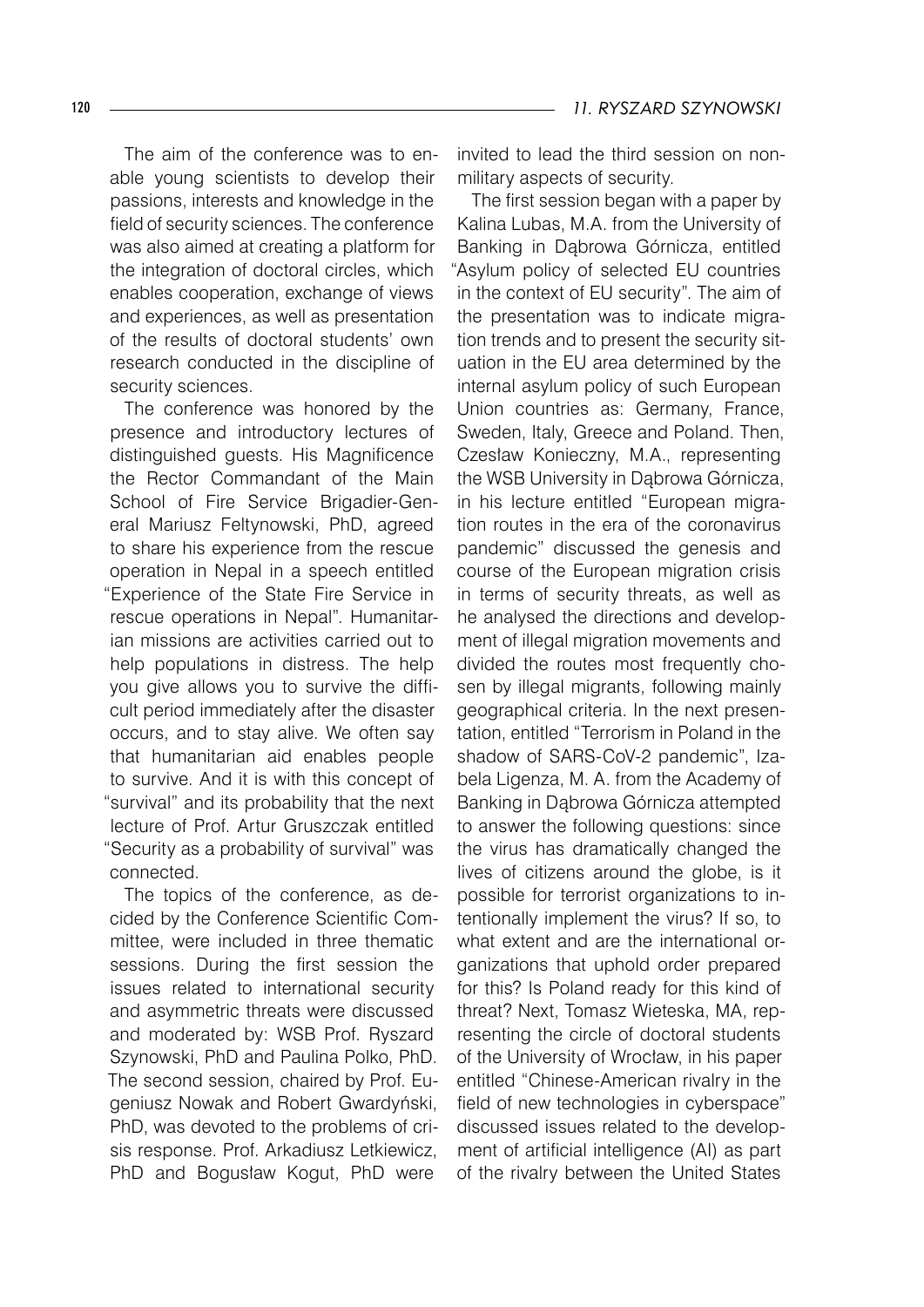and China in cyberspace. The paper discusses the elements defining the technological advantage: Internet of Things, Internet of Services, Smart Cities, Smart Factory, products based on artificial intelligence, Product intelligence, Intelligent Vehicles. Continuing the above topic, Grzegorz DATA M. Sc. from WSB University in Dąbrowa Górnicza presented a paper on "IT attacks on the supply chain". The author pointed out that supply chain management is increasingly dependent on information systems. At the same time, the vulnerability of these systems to attacks from criminals, terrorists or foreign-sponsored groups is increasing. The paper discusses, among others, the Cyber Kill Chain model as a tool for understanding attacks and preparing an effective defense, and presents methods for detecting, blocking and preventing attacks on supply chains.

The second session, chaired by Prof. Eugeniusz Nowak and Robert Gwardyński, PhD began with a presentation by Mirosław Lipka, MSc, from the European External Action Service in Brussels, on "Selected aspects of complex crisis response and change management in civilian Common Security and Defence Policy (CSDP) missions". The talk analysed and attempted to answer the question: how has the EU learned to use its civilian capabilities to deal with an increasing number and rapidly changing types of challenges. In the next speech entitled "Co-operation of fire protection entities in the event of events (including emergencies) occurring in the cross-border region" Piotr Węgrzyn, M. Sc. from the University of Banking in Dąbrowa Górnicza, made the characteristics of threats in cross-border areas, as well as discussed the current legal solutions, which define the rules of conduct, during

the implementation of rescue operations in border regions.

Józef Smalcuga, M.A., from the Military Police, in his lecture on "Civil-military cooperation in the field of security at the local level", on the basis of collected materials and doctrinal documents, evaluated civil-military cooperation at the regional and local level. In turn, Ewa Wójcik, M.A. from WSB University in Dąbrowa Górnicza, in a very interesting speech on "Solutions for passenger safety at railway stations in selected countries", analyzed and evaluated solutions, adopted in selected countries, which are designed to ensure the safety of people staying at railway stations. She drew attention to the multidimensional approach to ensuring security, which requires a variety of procedural solutions, organizational and technical security systems. Jacek Kołota, M. Sc. from Cardinal Stefan Wyszyński University in Warsaw in his paper "The influence of the recommendations of the State Commission for Aviation Accident Investigation on the improvement of aviation safety", showed the changes in safety regulations which were introduced as a result of the recommendations of the State Commission for Aviation Accident Investigation, which covered, among others, technical issues, the quality of training of crew members, as well as the applicable procedures. The paper of Damian Woszczyn, M. Sc. from the State Fire Service, referring to safety engineering, was entitled "Methods of inactivation of SARS-CoV-2 virus in confined spaces". The aim of the presentation was to discuss issues related to the restoration of facilities contaminated with a biological agent – SARS-CoV-2 virus to the state before the occurrence of this threat. The paper contained conclusions and observations on the effectiveness of disinfec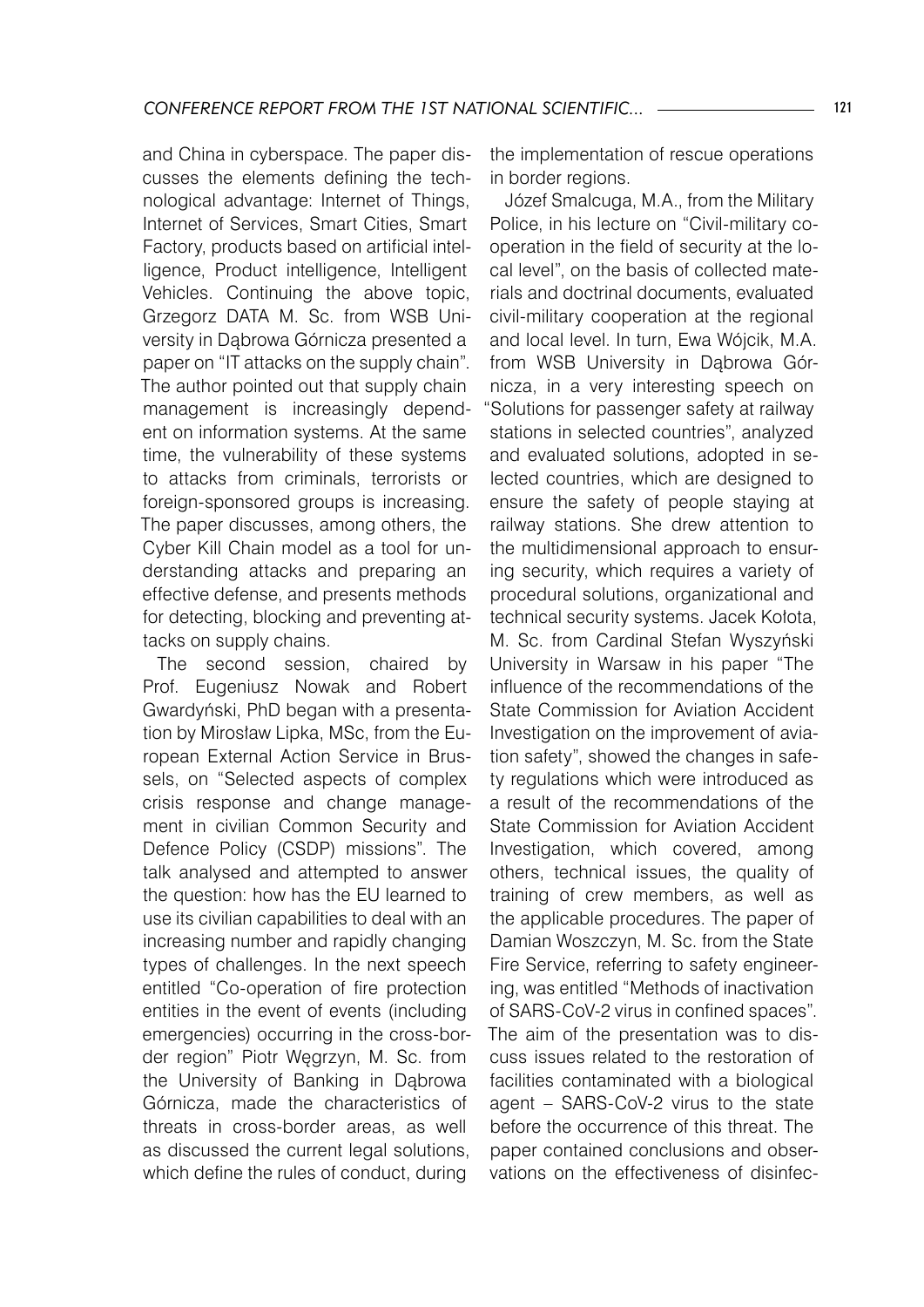tion methods, in particular in facilities of significant importance for the internal security of the region, the voivodeship and the country.

The third session, entitled "Non-military aspects of security", was conducted by moderators: Prof. Arkadiusz Letkiewicz and Bogusław Kogut, PhD. This session began with a paper by Karolina Kołdys of the WSB University in Dąbrowa Górnicza entitled "Ecological safety and the carriage of dangerous goods by road transport". The paper attempts to detail the impact of road transport of dangerous goods on environmental safety. The aim of the next paper was to present the threats which infectious diseases of farm animals pose to food security in Poland. Piotr Krzykawski, M. Sc. from the University of Business and Economics in Dąbrowa Górnicza gave a lecture on "Threats to food security and infectious diseases in livestock in Poland". Marcin Bubicz, M.A. from Maria Curie-Skłodowska University in Lublin in his lecture "Financial security of Poland - the dimension of supervision over the financial market and its security features", presented systemic solutions shaping the supervision over the financial market in Poland, competences of supervisory institutions and he referred to European and world patterns in this field. On this basis, he assessed the effectiveness of financial supervision, and thus the state of the country's financial security. A similar topic was tackled by Dariusz Drohomirecki, M.A., of the WSB University in Dąbrowa Górnicza, who in his presentation on "Compliance management standards with respect to preventing corruption and protecting whistleblowers in companies listed on the markets organized by the Warsaw Stock Exchange" presented selected recommendations (e. g. with respect to

applying the anti-corruption code, establishing a compliance management function in the company, i. e. compliance officer) with respect to preventing corruption. In the next presentation on "Security of Remote Work", Małgorzata Kochańska, PhD from the Gdańsk School of Banking presented the three most important risk areas: cyber security, psychological security and physical security of people working in these systems. Marzena Świstak, PhD from the Maria Curie-Sklodowska University in Lublin also gave an interesting presentation, entitled "Security of the academic community, and the principles of internal governance of the university in the light of the Act 2.0. Selected Issues". The author focused on the competences granted to the rector of a HEI (after the comprehensive reform called "2.0") in comparison with the scope of supervisory and control powers granted to the Minister of Higher Education and Science, and assessed the level of self-governance and the possibilities of influencing the functioning of a HEI (the institutional autonomy of a HEI).

During the three thematic sessions of the conference, a total of 17 papers and presentations were delivered, covering many aspects of military, social, health and cultural security. A number of results of empirical studies and analyses of the current state of security and the changes taking place were presented.

The speeches confirmed one of the fundamental theoretical assumptions in security sciences, which is its wide and at the same time constantly expanding scope of subjects and objects. The topics and substantive content of the speeches referred to numerous subjects and areas of social life, both inside and outside national borders. Despite the fact that it was not expressly verbis subject of any of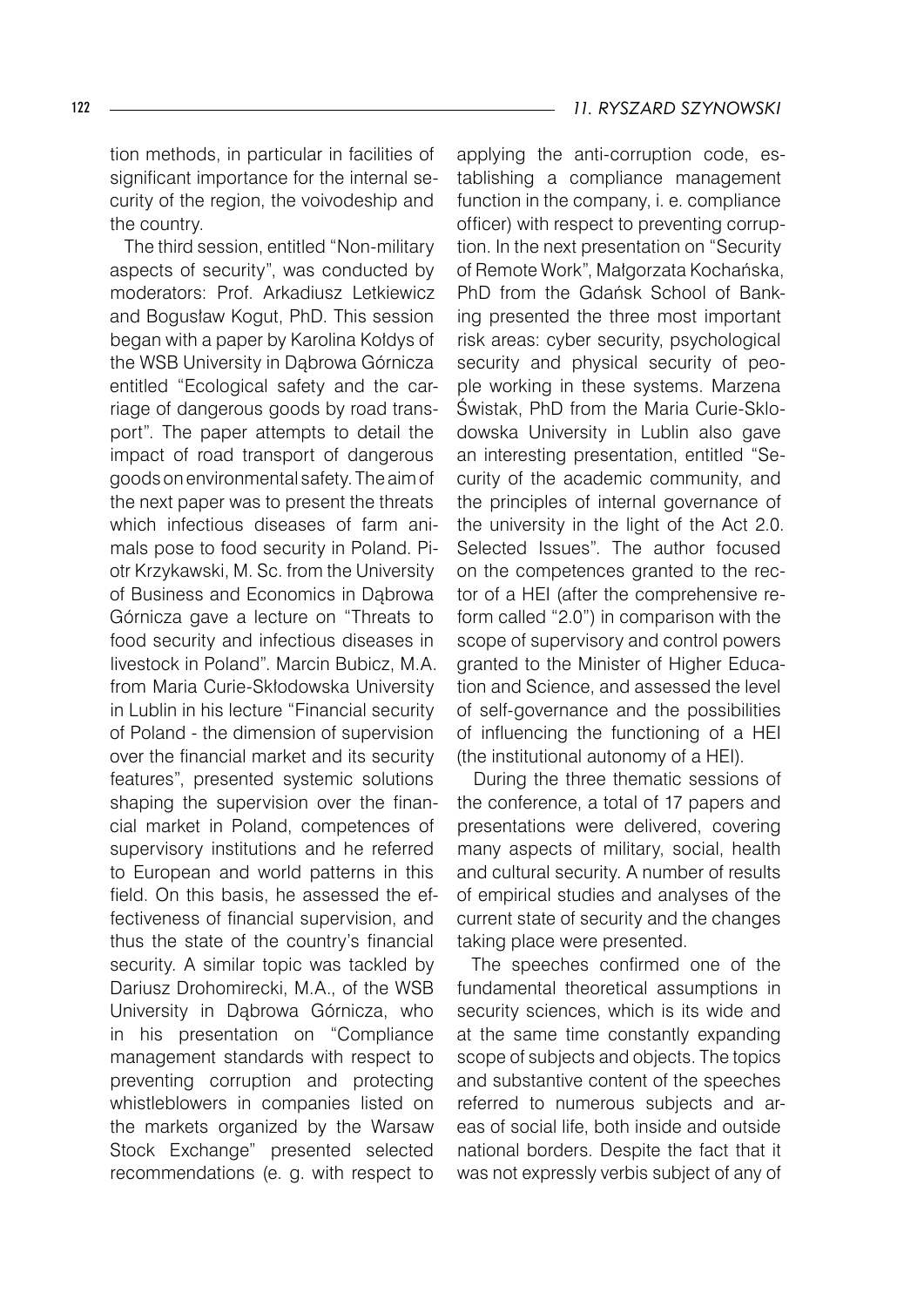the speakers, in their speeches they put great emphasis on showing the expanding spatial scope of security problems, which can be associated with the process of globalization, which is reflected in the spread of transnational threats, such as the SARS Covid-19 virus, migration flows, proliferation of information technologies, and finally the processes occurring in the world these financial markets. At the other extreme, in a way, are the problems concerning those areas of security, whose common denominator at the level of the subjective dimension of security is man. Thus, there was a focus on the importance of human security, which was reflected in speeches on fire protection, food safety or security related to remote working. Therefore, it can be concluded that in addition to drawing attention to the issue of global processes, the speakers also raised challenges and threats present in the everyday lives of ordinary citizens. What is important, taking up the threads related to remote work and functioning of academic communities should be treated as a manifestation of high awareness of the importance of security transformations and its problems, which are taking place before our eyes.

Speakers demonstrated a high level of ability to link scientific knowledge with specific challenges related to the security of areas critical to the functioning of the state, social groups and citizens, among which are the aforementioned fire protection, public transport, financial institutions, etc. The knowledge of the speakers on the above-mentioned areas turned out to be rooted in their personal professional practice, in-depth knowledge of legislation, functioning of specific systems and institutions, as well as based on reliable analysis of the actual state of security in the above-mentioned areas.

As regards the presentations themselves, one could see the involvement and passion of the speakers, their ability to inspire the listeners with the presented issues, as well as, what is very important, drawing attention to the importance of conveying not only the purely professional knowledge, but also the more practical knowledge which can be used by the listeners to make a more conscious effort to ensure their safety in their personal and social lives.

Participants recognized the need for constant exchange of experience and tightening cooperation between research centers, and thus the necessity of organizing similar conferences periodically at the WSB University in Dąbrowa Górnicza and the entry of a conference of doctoral students of the doctoral seminar in the discipline of security sciences to the calendar of the WSB University.

In closing, the Chairman of the Conference Scientific Committee thanked all the speakers who had prepared papers and embellished them with interesting presentations. Words of thanks were also addressed to the invited guests, who gave interesting and inspiring introductory lectures: Rector-Commander of the Main School of Fire Service (Szkoła Główna Służby Pożarniczej nadbryg. d. Eng. by Mariusz Feltynowski and Prof. Artur Gruszczak from the Jagiellonian University.

The Chairman thanked Her Magnificence Rector of the Academy of Mining and Business Administration in Dąbrowa Górnicza, Prof. Zdzisława DACKO-PIK-IEWICZ, PhD, for taking the conference under her Honorary Patronage, as well as the Vice Rector for Science and Education, Dean of the Faculty of Applied Sciences, Prof. Katarzyna Szczepańska-Woszczyna, PhD, for her assistance in organising the conference.